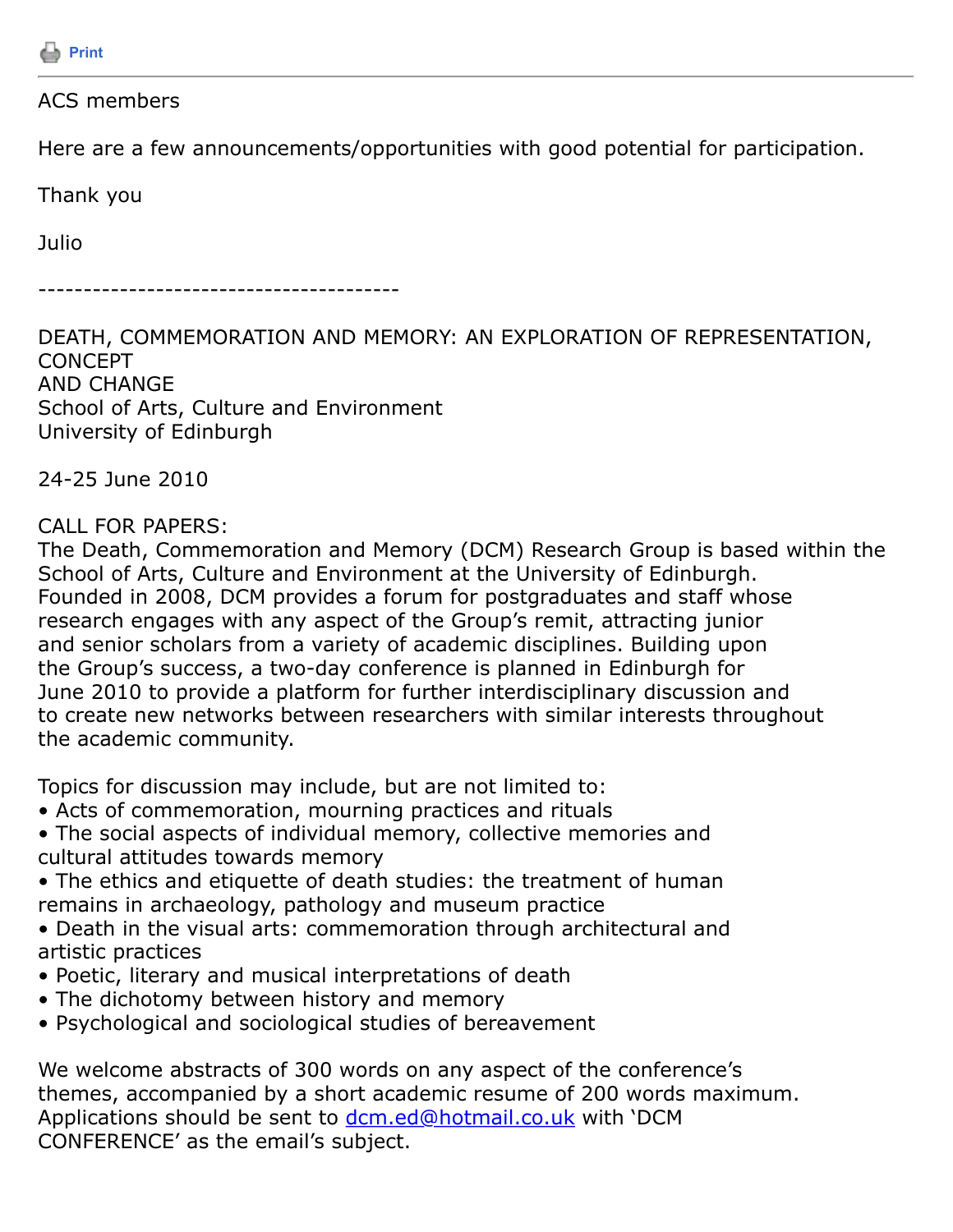Submission deadline: 12 March 2010  $- - -$ 

THE CULTURAL ROLE OF ARCHITECTURE University of Lincoln

24-25 June 2010 [conferences@lincoln.ac.uk](https://listserv.tamu.edu/cgi-bin/conferences@lincoln.ac.uk)

## CALL FOR PAPERS

What role can architecture play as a form of cultural expression? What is architecture capable of communicating in its current means of production, and in current economic structures? What can or should architecture communicate beyond its function? How does architecture participate in cultural and individual identity formation, and in cultural transformations? What role can contemporary architecture play in the expression and development of the ideas and values of a culture, and in the intellectual development of the individual? To what extent is architecture becoming increasingly commodified, and increasingly marginalized as a form of cultural expression?

Papers are welcomed on the following themes: What architecture can communicate or express What role architecture plays in its culture Architecture and identity formation Architecture and mass culture Architecture and intellectual development

KEYNOTE SPEAKERS Alberto Pérez-Gómez – McGill University Marco Frascari – Carleton University Hasan-Uddin Khan – Roger Williams University Renée Tobe – University of East London

Conference to include Cathedral Tour and Banquet.

Abstracts should be of 250-300 words and include paper title, contributor's name, email address, professional or academic affiliation, and a brief CV. Please send to [conferences@lincoln.ac.uk](https://listserv.tamu.edu/cgi-bin/conferences@lincoln.ac.uk)

For further information visit www.lincoln.ac.uk/conferences Email: [jhendrix@lincoln.ac.uk](https://listserv.tamu.edu/cgi-bin/jhendrix@lincoln.ac.uk) or [ntemple@lincoln.ac.uk](https://listserv.tamu.edu/cgi-bin/ntemple@lincoln.ac.uk)

Submission deadline for abstracts: 31 March 2010 ---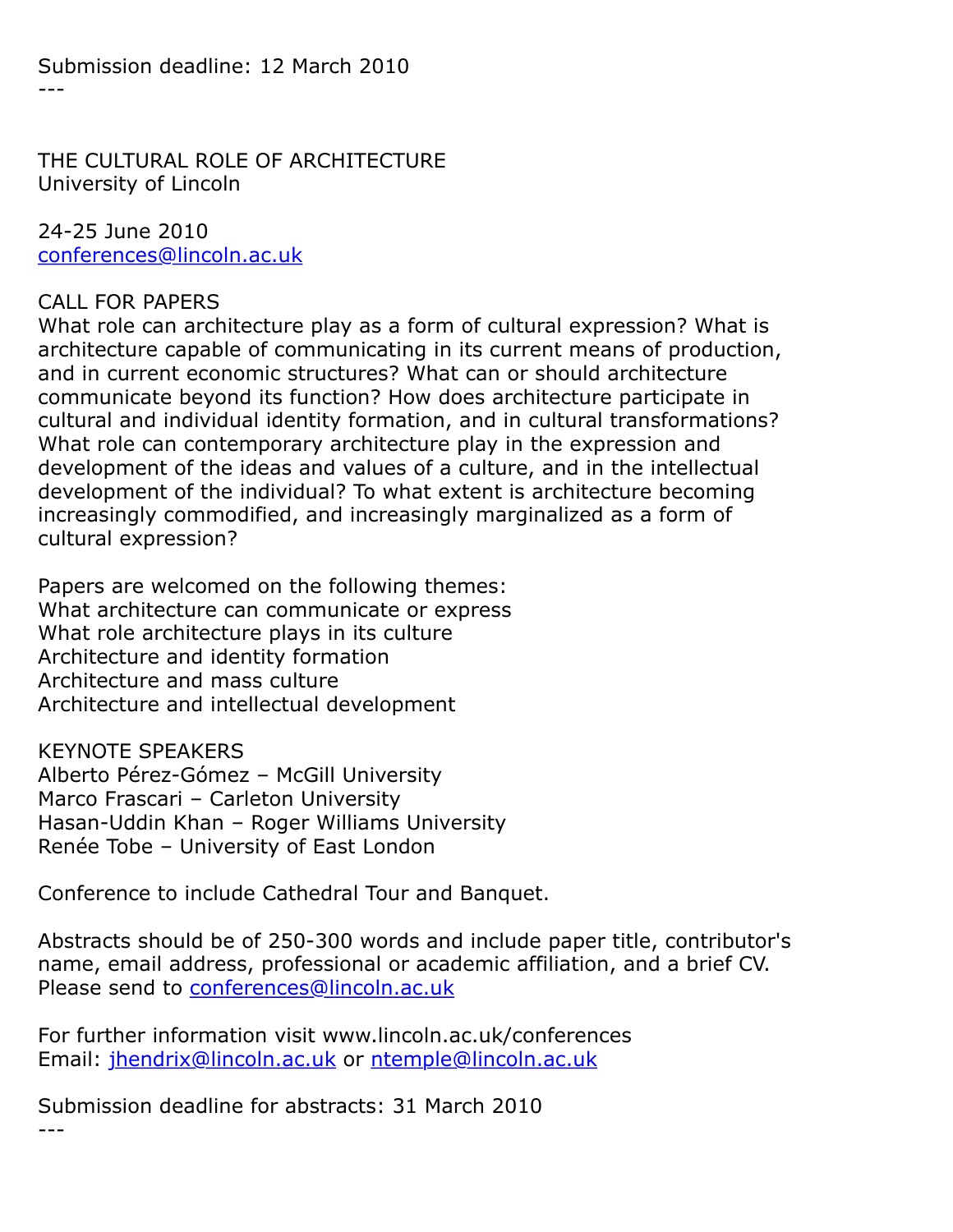NARRATIVE SPACE: An international interdisciplinary conference exploring the interpretive potential of architecture, exhibitions and design. University of Leicester

## 20-22 April 2010

Narrative Space is a 3-day international interdisciplinary conference exploring the creation of narrative environments in museums, galleries, historic sites, buildings and landscapes. From the level of the site and the building down to the level of the exhibition and the object, how can we create environments which tell stories of people, of places and of collections? How can spaces, objects and a range of media be utilised to create spatial experiences which are engaging, meaningful and memorable?

Narrative Space draws together museum professionals, exhibition designers, architects and academics to explore practice at the cutting-edge of exhibition and experience making. It covers a range of themes including the ability of sites and buildings to hold or be overlaid with narratives; the history and theory of display; museums and exhibitions as spatial media; harnessing the spatial character, history and potential of buildings and sites; the nature and role of narrative and storytelling in the making of interpretive environments; the role of visitor-centred design in the production of museum space; and the emergence of a new range of interpretive approaches to museum and exhibition making which cut across architecture, film, design, digital media, interior and graphic design, literature and art.

The event will also mark the formal opening of the new Museum Studies Building - we hope that you are able to join us.

Keynote Speaker: Peter Greenaway CBE

For more information on timetable and speakers/events please go to www.leicester.ac.uk/museumstudies

Narrative Space is a collaboration between the School of the Built Environment at the university of Nottingham and the School of Museum Studies at the University of Leicester.

---

CONCRETE GEOMETRIES: SPATIAL FORM IN SOCIAL SOCIAL & AESTHETIC PROCESSES

# CALL FOR SUBMISSIONS:

The 'Concrete Geometries' Research Cluster at the Architectural Association, organised by AA Diploma Unit 1 Tutors Marianne Mueller and Olaf Kneer, is seeking submissions of work from the fields of art, architecture, sciences and humanities that explore the relationship between spatial form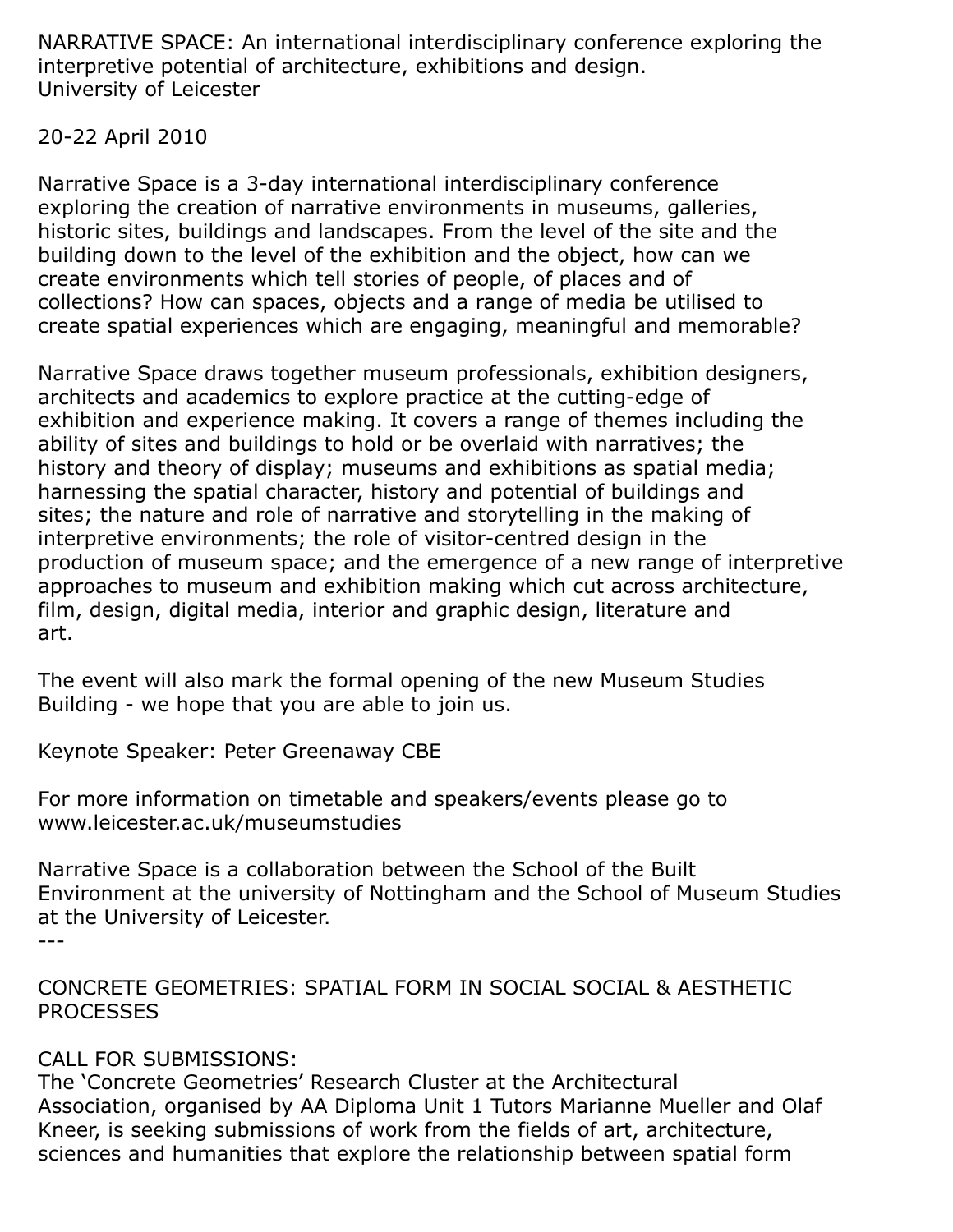and social or aesthetic processes.

The work will form part of an exhibition, a publication, and a symposium.

For further information see: www.concrete-geometries.net/

Deadline: 12th April 2010 ---

BEYOND PRECEDENT Journal of Architectural Education

## Theme Editors

Saundra Weddle, Associate Professor, Drury University (**[sweddle@drury.edu](https://listserv.tamu.edu/cgi-bin/sweddle@drury.edu)**) Marc J. Neveu, Assistant Professor, California Polytechnic University, San Luis Obispo ([mneveu@calpoly.edu\)](https://listserv.tamu.edu/cgi-bin/mneveu@calpoly.edu)

## CALL FOR SUBMISSIONS

Although the National Architectural Accreditation Board (NAAB) requires that students understand historical traditions and global culture, it does not mandate the method of instruction. Still, many schools offer a suite of architectural history lectures that are often perceived as distinct from studio topics. The relegation of history, theory and criticism to a supporting role is furthered by the outdated notion that history courses serve primarily to provide a buffet of precedent studies focusing on form and technique. Such an approach, born of historical methods and pedagogies that emphasize stylistic and typological diagnosis, fails to recognize the depth of historical inquiry, changes within the discipline of history itself and increasingly diverse design pedagogies. Is it possible to propose more complex relationships between history and design?

Indeed, many architecture faculty – historians and designers alike – are engaged in the project of interrogating and reconceiving history's significance to design, and vice versa. Historians question the content, role and outcomes of their courses, examining ways in which the discipline can serve as a nexus between theory, criticism and practice, and investigating opportunities for deploying design pedagogies in their classrooms. Design faculty consider ways that historical methods and analysis can inform the design process so that students understand how history's narratives are literally and figuratively constructed, and that they are not simply a collection of objective truths to react to. As concerns about representation and fabrication become central, critical engagement with histories of architecture and allied disciplines can situate the design process and architecture itself in broader and deeper contexts.

That the role of history in architecture curricula is a subject of debate is nothing new; and yet, the shape of that debate appears to be shifting. This theme issue of the JAE focuses on neither the discipline of history per se,